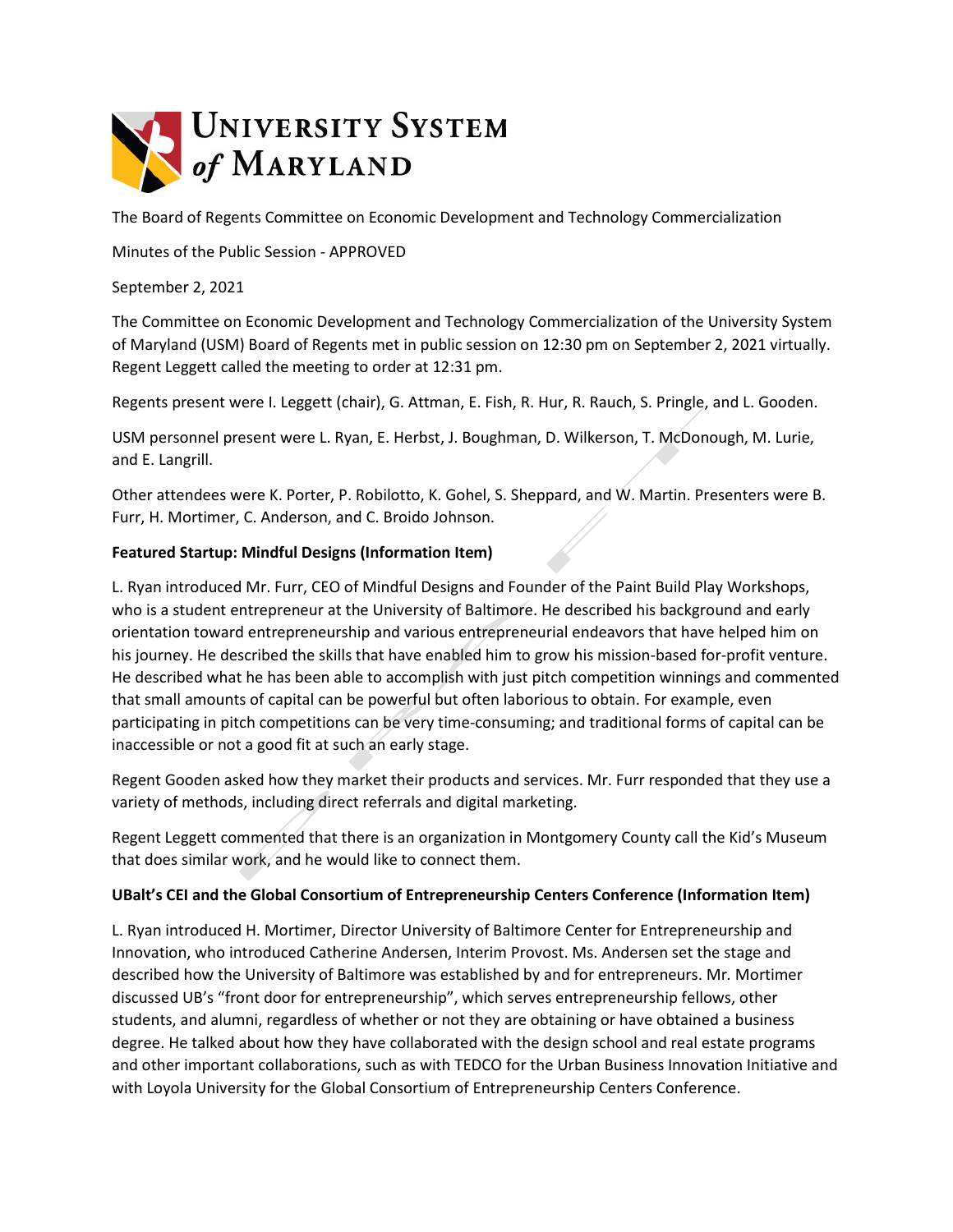Regent Attman commented that his parents went to UBalt and many of their friends, and they were all entrepreneurs. He thanks Henry and Catherine for their leadership.

## **Momentum Fund Update (Information Item)**

L. Ryan introduced C. Broido Johnson, Managing Director of the USM Momentum Fund

Regent Attman said \$10M seemed like a lot more when we started and asked about comparables. Ms. Broido Johnson referenced the benchmarking presentation from last Committee meeting and said most big state universities have a fund between \$10-50M dollars, but they vary greatly. Regent Attman said he would hate to cut back on promising investments if we are running out of funding and there are other options available. There could be tremendous resources at the state level or with private investors. Regent Leggett said there is a gap between the initial funding and the initial return on investment, which is a serious one. And, this is a challenge partially presented due to the small size of the initial fund. He anticipates a follow up meeting to discuss how to obtain additional funds, from where, etc. Ms. Herbst suggested pulling together a System-wide view of investment for that conversation as well.

# **USM Office of Economic Development Update – Lindsay Ryan, Venture Development Director (Information Item)**

L. Ryan presented technology transfer information, omitting other portions of the presentation in the interest of time.

### **New Early-stage Resource(s) Feasibility**

Regent Leggett said previous presentations have highlighted that many startups across the USM cannot be invested in by the Momentum Fund but are worthy of support. He also noted that compared to the Momentum Fund, funding levels that could provide assistance at an earlier stage are relatively small. Additionally, supporting at an earlier stage could get more institutions involved and more entrepreneurs with lower costs. Key decisions need to be made about how to do this going forward. Regent Leggett suggested a study and recommendations as an item for the staff and others to investigate and come back to present, including the status of the Momentum Fund. He suggested this as a formal process as opposed to informal conversations and decisions.

Regent Gooden said the timing is good because Ms. Herbst is beginning the budgeting process. From a personal perspective, Regent Gooden said it is a great idea to have the larger fund and a smaller fund, but the larger funds needs to be larger. She supported the staff being involved.

Regent Attman cautioned to ensure the effort did not duplicate other institutional efforts. He said that for years, it has been contemplated to work with the USM Foundation to possibly invest in students and faculty. It could be as a contribution or a really great investment opportunity. It would be a great use of money and perfectly aligned. Regent Gooden said she hadn't thought of that because of the speculative nature of new ventures.

Ms. Herbst said she collaborated with Ms. Ryan on this and agrees with what has been said so far. She commented that this would likely be a separate fund, with well documented criteria, and the need and the corresponding size of the fund. This fund could potentially even provide pre-company support. A fund that is smaller opens up flexibility in terms of where funding could come from.